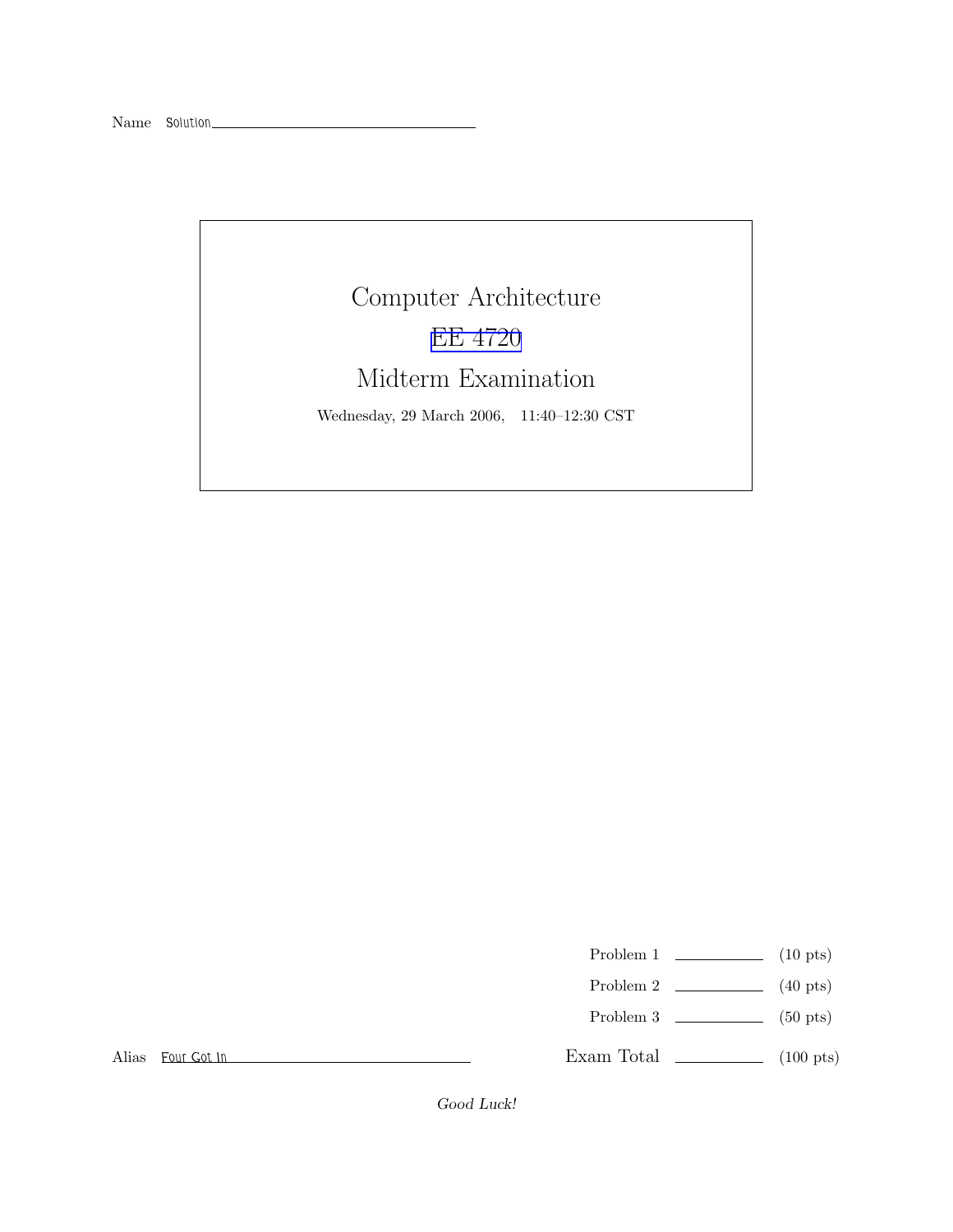Problem 1: The MIPS code below runs on the illustrated implementation. [10 pts]

 $\triangledown$  Show the execution of the code below on the illustrated pipeline.



| $1w$ r1, $0(r2)$ IF ID EX ME WB |  |                              |  |  |
|---------------------------------|--|------------------------------|--|--|
| add r1, r1, 7                   |  | IF ID -> EX ME WB            |  |  |
| sw r1, 0(r2)                    |  | IF $\rightarrow$ ID EX ME WB |  |  |

There is a stall in cycle 3 because the add must wait for the loaded value. (That value is bypassed in cycle 4.)

Note: To keep the test from getting too long the following parts were not included on the original exam. There should be at least one stall.

Think about the questions below for a few moments, then look at the problem on the next page.

 $\triangledown$  Is it possible to add bypass connections to eliminate the stall and gain performance?

No, because without the stall the add would need the value of r1 before the lw retrieved it from memory.

 $\overrightarrow{\mathsf{q}}$  If bypasses won't work does that mean it's impossible to eliminate the stall? It's not impossible if the pipeline can be re-arranged. See the next problem.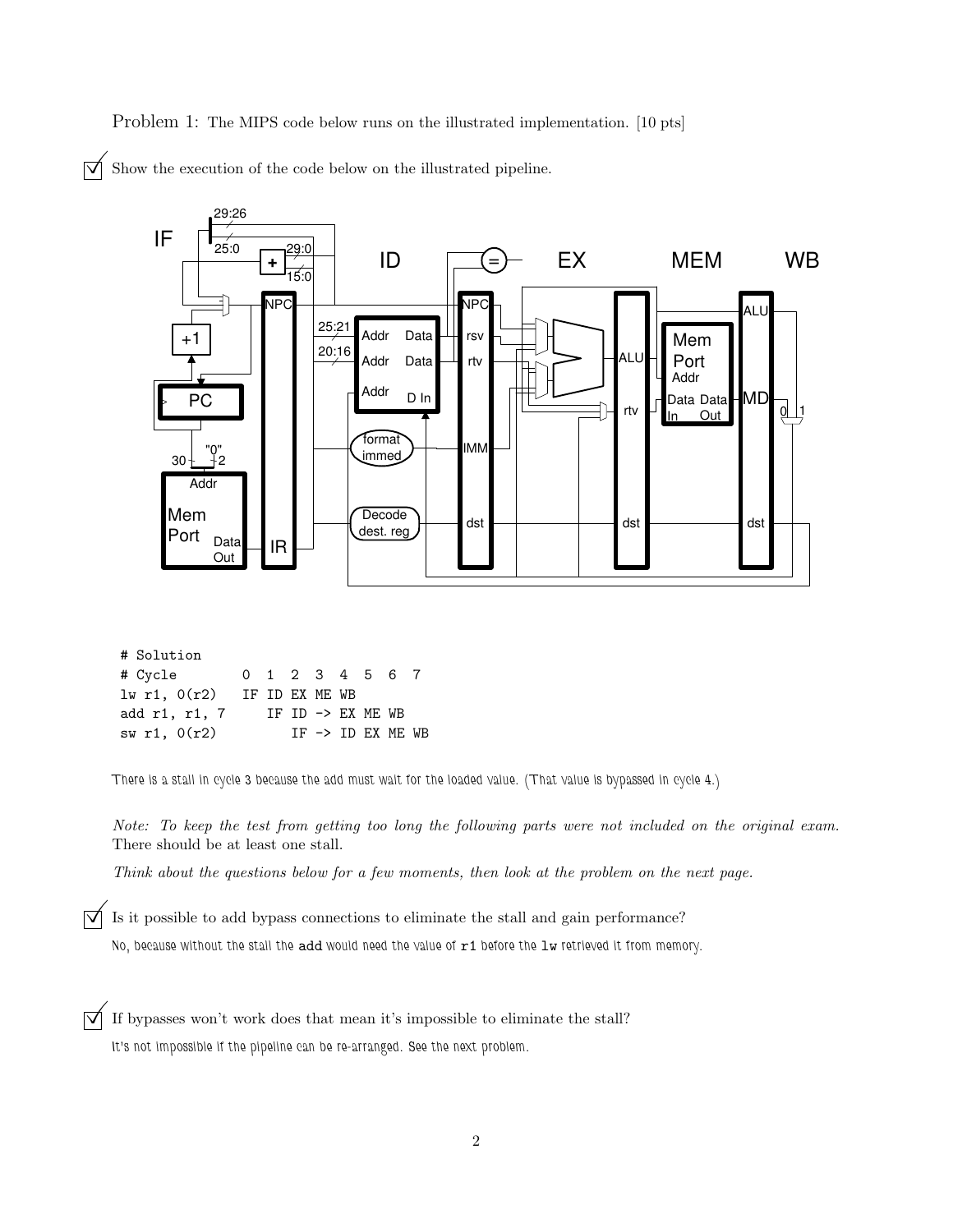Problem 2: The five-stage MIPS implementation below has an ALU in the MX (new name for MEM) stage (connections for that ALU are shown bold) and what was the ALU in the EA (new name for EX) stage is now just an adder and is to be used only for loads and stores.



(a) Add bypass connections needed so that the code below (same as last problem) executes as shown. Label those bypass connections: LAS-c, where  $c$  is the cycle number in which the bypass connection is used. Do not add unneeded bypass connections!

 $\triangledown$  [10 pts] Add bypass connections, label with LAS-c.

See diagram. One bypass is shown for the lw/addi dependency, two possible bypasses are shown for the addi/sw dependency; either would be correct.

| # Cycle        |        |  |                | 0 1 2 3 4 5 6  |  |
|----------------|--------|--|----------------|----------------|--|
| lw r1,0(r2)    |        |  | TF TD FA MX WB |                |  |
| addi r1, r1, 7 |        |  |                | IF ID EA MX WB |  |
| sw r1, O(r2)   |        |  |                | TF TD FA MX WB |  |
| # Cycle        | $\cap$ |  |                | 1 2 3 4 5 6    |  |

(b) Several connections to the EA-stage adder are now unneeded (but were needed when it was an ALU). (Don't add new connections here.)

 $\triangledown$  [10 pts] Label unneeded EA-adder connections with an X at mux inputs.

The X's are shown in red in the diagram. The EA adder is now only used to compute effective addresses. For MIPS that's computed by adding the rs register value to an immediate. Inputs for the rt value, bypassed or from the register file, are not needed. The value bypassed from the EA stage is never needed since it's not a register value. NPC is also never used to compute an address. The table below summarizes the reasons:

Upper Multiplexer: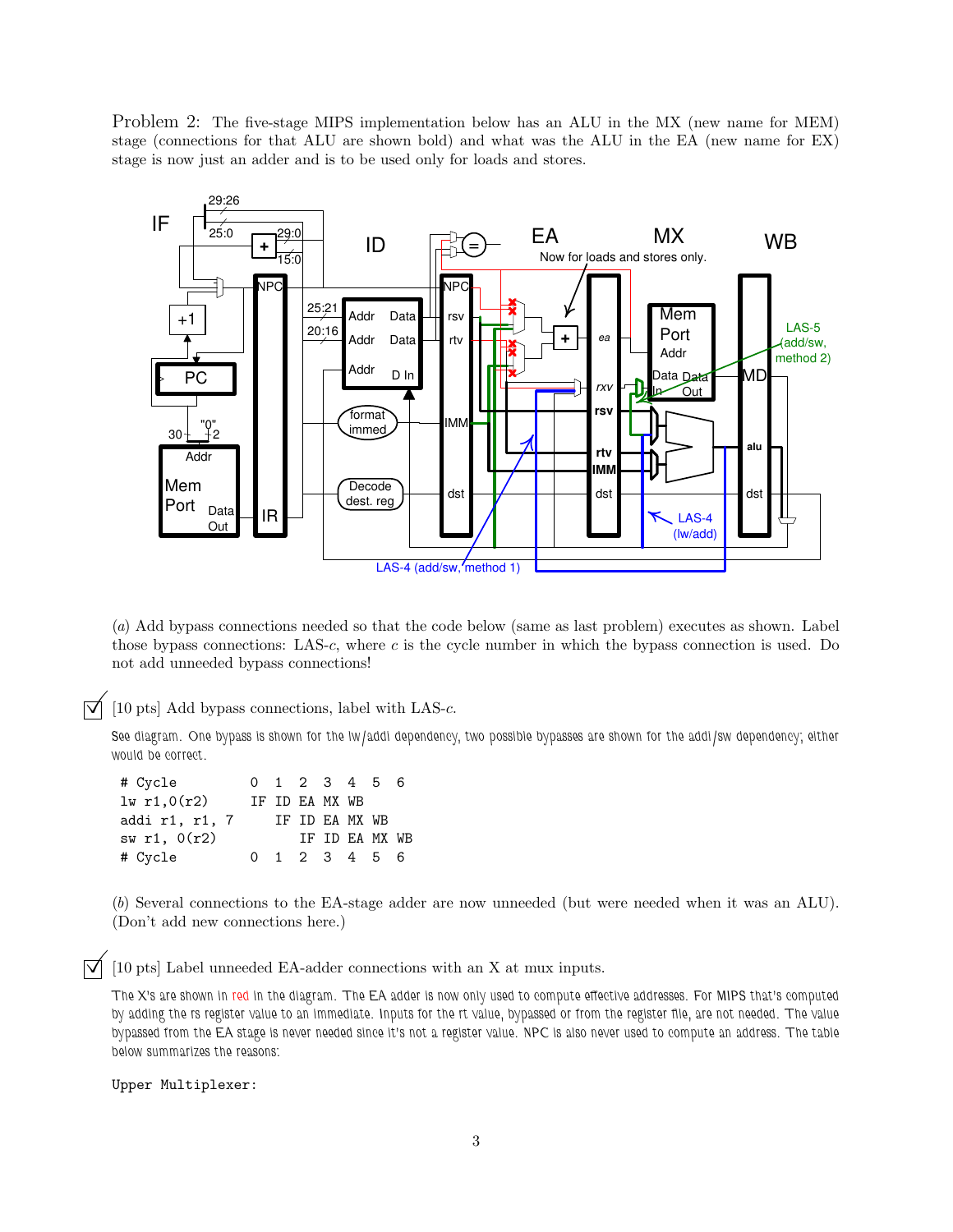0:X Bypass from EA is prior instruction's ea value. Never needed. 1:X NPC. Not used to compute loads or store addresses. 2: rsv. Needed. 3: Bypass from WB. Needed to bypass newer rs value.

Lower Multiplexer:

0:X Bypass. Addresses are never computed using an rt register value. 1:X rtv. Addresses are never computed using an rt register value. 2: IMM. Needed. 3:X Bypass. Addresses are never computed using an rt register value.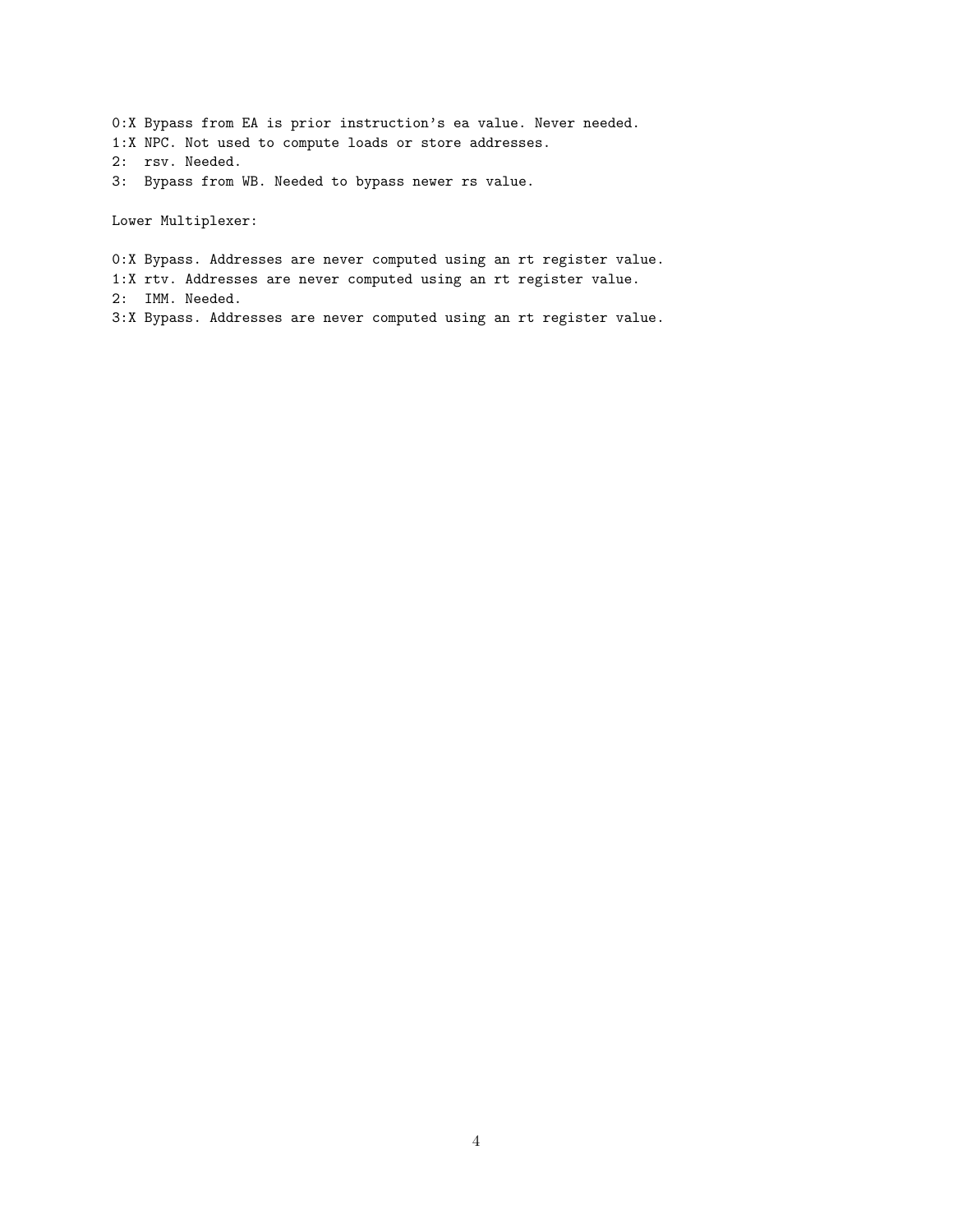Problem 2, continued: The implementation below is identical to the one on the previous page. But solution on diagram is different on the two pages.



(c) For each code fragment below: Add reasonable bypass connections to eliminate stalls (if any). Show the execution and label the bypass connections that are used (new or existing) with a cycle number. If there is a stall circle Yes if an EX-stage ALU (in addition to the ME stage ALU) would remove the stall, if an EX-stage ALU wouldn't help circle No; if there is no stall don't circle anything. [20 pts]

 $\Box$  Add bypasses (if needed). Label bypasses used AS-c. Show execution. EX ALU would help: Yes No.

# Cycle 0 1 2 3 4 5 6 add r1, r2, r3 IF ID EA MX WB sub r4, r1, r5 IF ID EA MX WB

Add bypasses (if needed). Label bypasses used AL-c. Show execution. EX ALU would help:  $\sqrt{\text{Yes}}$  No. # Cycle 0 1 2 3 4 5 6 add r1, r2, r3 IF ID EA MX WB  $lw$  r4,  $4(r1)$  IF ID  $\rightarrow$  EA ME WB  $\overrightarrow{V}$  Add bypasses (if needed). Label bypasses used LL-c. Show execution. EX ALU would help: Yes  $\overrightarrow{No}$ .

# Cycle 0 1 2 3 4 5 6 lw r1, 12(r2) IF ID EA MX WB lw r3, 16(r1) IF ID -> EA MX WB

 $\overrightarrow{v}$  Add bypasses (if needed). Label bypasses used AB-c. Show execution. EX ALU would help: [Yes] No.

# Cycle 0 1 2 3 4 5 6 7 addi r1, r1, 1 IF ID EA MX WB beq r1, r2 TARG IF ID ----> EA MX WB nop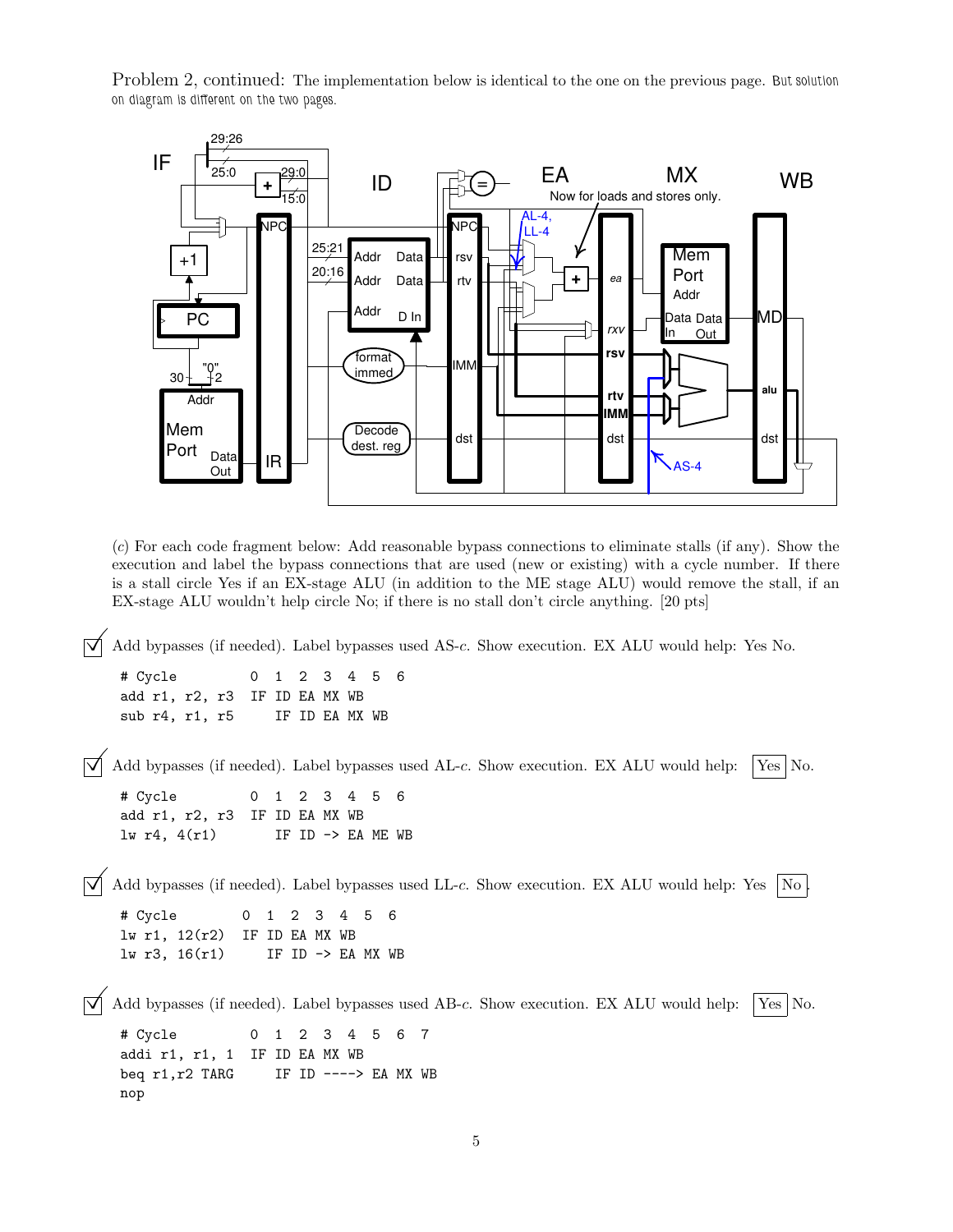## Problem 3: Answer each question below.

(a) A computer's scores on SPECint2000 are baseline, 2011; and result (peak) 2014. These baseline and result scores are close, who might be responsible and should they be proud or ashamed: [10 pts]

© How might the people who conducted the test be responsible for the close scores? Should they be proud or ashamed?

Rather than trying every combination of compiler switch they could, they just tried a few (because it was a sunny Friday afternoon) and so did not get as much performance as they could have. They should be ashamed.

Detailed explanation: The people that conduct the test compile and run the code. They are free to set compiler switches (and make other build choices) as long as they comply with SPEC's rules for SPECcpu2000.

If they are responsible for the close scores then it must be because of the way they set the compiler switches. For the base tests reasonable optimization options should be set, but for peak (result) scores much more optimization can be done. For the scores to be close the compiler options for the peak case were not set as well as they could be.

It would not be correct to say that the scores are close because the base scores are already close to the highest performance possible. If that were true then the testers would not be responsible, which would be avoiding the question.

© How might the people who wrote the compiler be responsible for the close scores? Should they be proud or ashamed?

They wrote a compiler that is very good at choosing optimizations: Just provide the -fast switch and the compiler will make the right choices. A human could not improve on things by specifying that this optimization should not be performed, or that optimization should be. They should be proud because they save programmers time and make the hardware and programmers look good.

Another possible answer is that there are only a few optimization choices and that there is nothing to do beyond base optimization. Specialized optimizations that other compilers performed have been omitted. In this case the compiler writers should be ashamed.

(b) On a SPARC system the handler for trap number 4 is located at address 0xa0001000 and is 100 instructions long. [10 pts]

©Show the Trap Base Register (TBR) value and Trap Table contents needed so that execution of <sup>a</sup> trap instruction will reach this handler. (Don't worry about returning.)

The trap table can be placed anywhere in system memory (as long as the address is a multiple of 16); the TBR holds that address. Picking an address above  $2^{31}$  and a multiple of 16:  $\boxed{\texttt{TBR} = \texttt{Oxe12340000}}$ . The entry for trap 4 will be at address  $\texttt{TBR}+4\times$  $16 = 0xe12340040$ . The contents of that entry is a call to the handler itself: call 0xa0001000.

Why isn't a user program allowed to call the handler directly, for example, using the ordinary call instruction call 0xa0001000. (The SPARC call has a 30-bit immediate field so the target address is not too far away.)

The user program might try to call something other than the OS's "official" handlers or it might try to jump into the middle to avoid being denied access to something.

What would happen if the user tried to execute the call instruction above?

The calling instruction would raise an exception. The exception handler would probably kill the program.